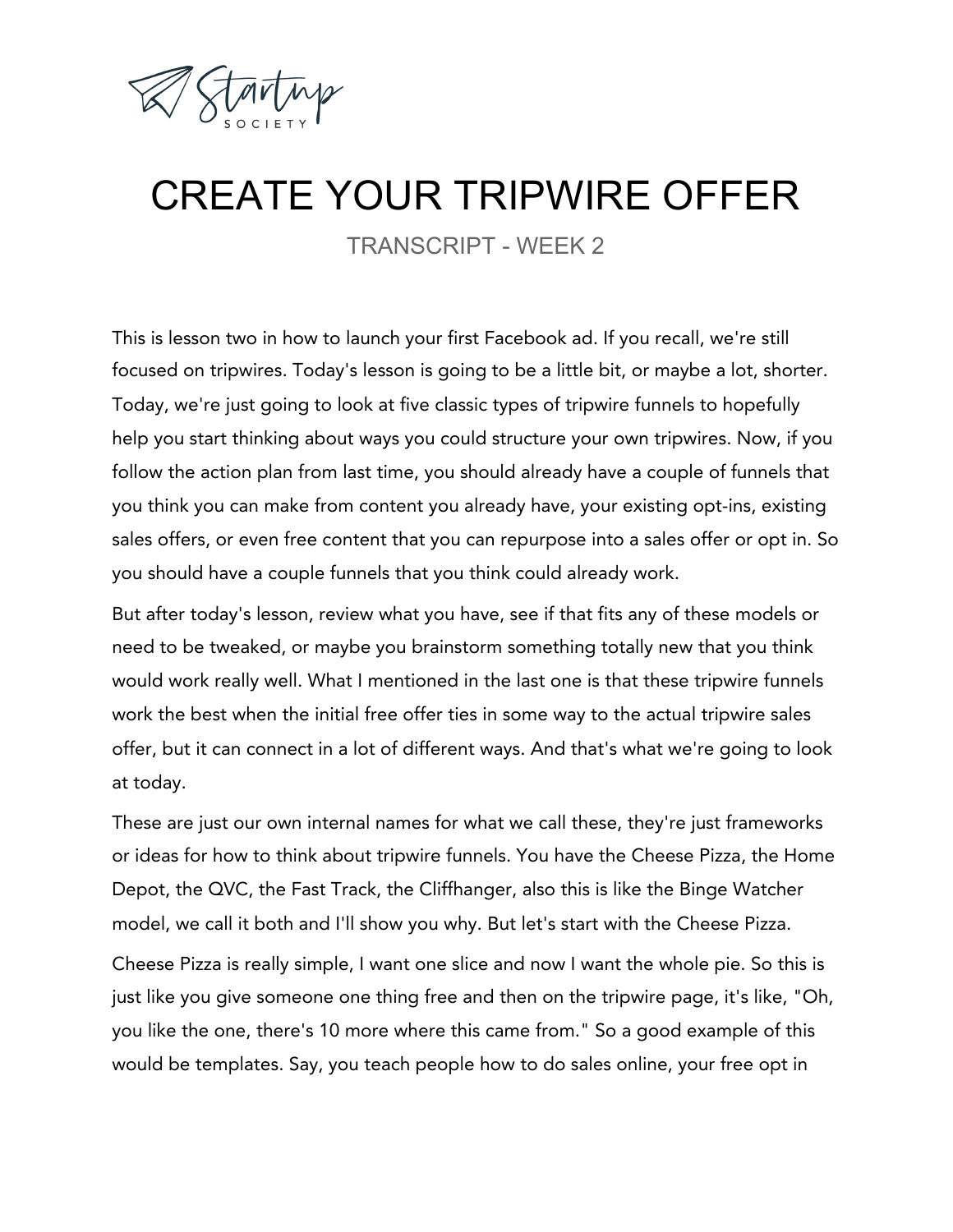

offer is an email sales template that gets a 30% response rate from cold audiences. Great people opt in to that, they're interested in sales. Your tripwire pages then says, "You like that email template? Here's 10 more than not only get a response, but get someone on the phone, get them to say yes to your proposal." Basically you give them all the other templates. This works really well, someone's already geared up, you're selling templates to people that want templates because they opted in for free. It's really simple and it's classic. And this can work with a lot of different things, not just templates, but that's a really easy example to use.

The next one we call the Home Depot. The idea is you give away the nail for free, and you say that nail works, but this hammer, if you buy it for 12 bucks, we'll make that nail go in a lot easier and make your work easier. So a lot of different ways to think about this, but one example could be you give away a guide on how to make engaging images on social media and it's using free software, other types of software and people, they download it, they're trying to make better images, but maybe then on the tripwire page, you could sell them templates again. That might sit, you give them the actual things they're looking for. Or maybe it's you give them, say I'm a business, I'm Canva, I do easy image, editing, editing software for people, canva.com, I could offer that free offer of 10 ways to make beautiful images on your own. But then my tripwire could be a free trial or \$7, join the canva.com for \$7, some kind of lead offer that brings them into the business. So you give them something for free and then you sell them something that makes that free thing way easier. That's the idea behind the Home Depot offer.

The QVC is similar to the Cheese Pizza, but it's just a whole lot more. And it doesn't have to be the same thing. The QVC is like, "But wait, there's so much more, you don't even know." So maybe your free thing you give away is say, it's back to templates, 10 image templates for Facebook. Then the QVC sales pitch would be, "Oh, you like those? Here's templates for Instagram, LinkedIn. Here's every template we have." So it's not the exact same thing. It could also be not only templates, but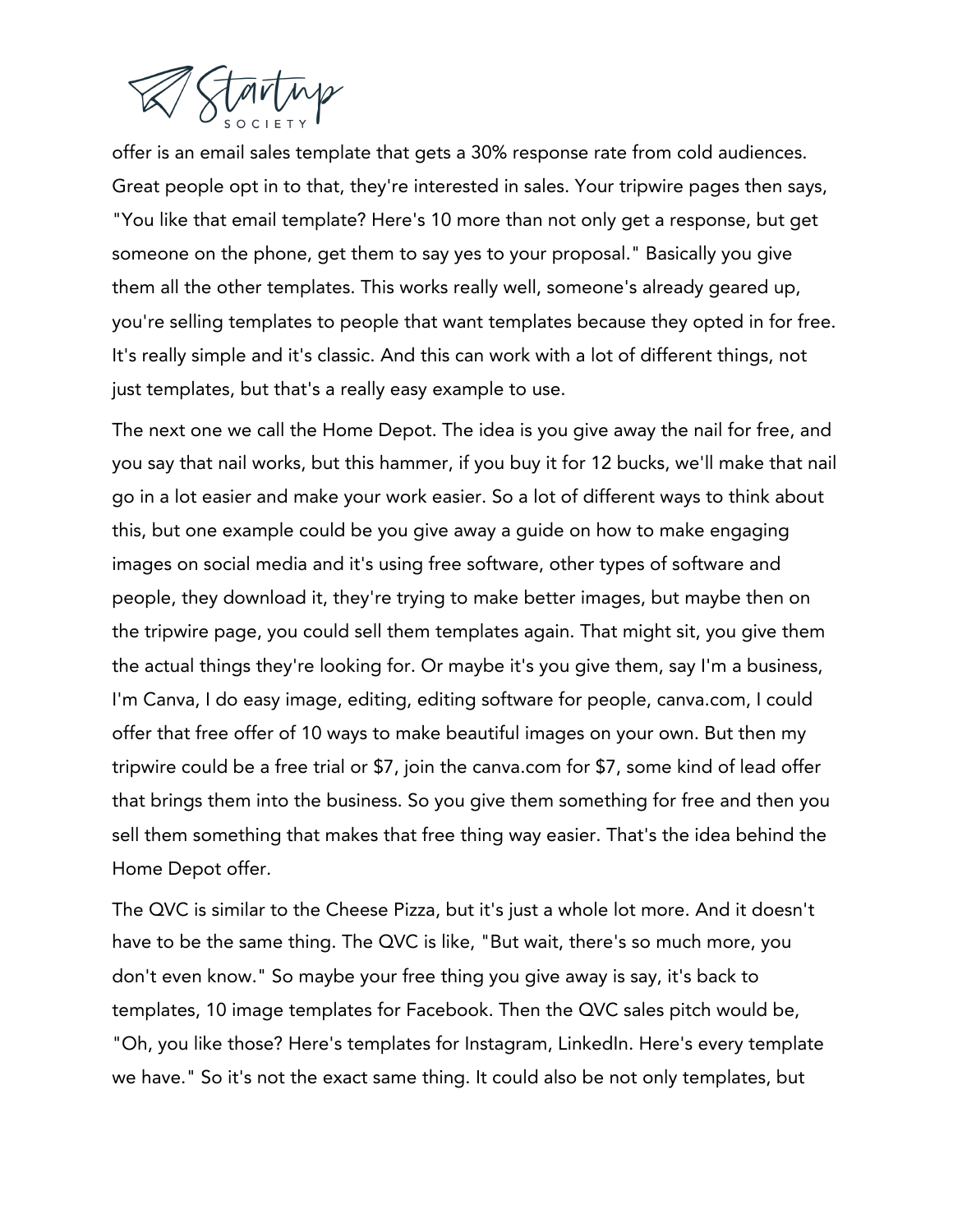

plus tutorials, plus mini lessons in a mini course. So it's just a lot more. And this can work well because it's just so much more of seeming value. People got this one little thing that they wanted, and then you sell them something else at not a very high price and it's all this other stuff. And so the overwhelming value of the QVC offer can make people make a decision.

A Fast Track, this can work really well if you're a coach or you sell services, it doesn't have to, can work for any model, but this is, sell someone a guide on how to do something and then it's like, "Well, that's how you do it, but if you want me to do it for you, sign up for a free call." Or, "Here's how to make those images for free, you can buy, say a 30 pack of images I'll make for you." So this is great for people that want the free thing, and maybe it's a little more complicated than they think and you know that, you give them the guide that will help them. But then when they download it, you say, "Look, this might take you six hours, buy this from me today and you'll have it instantly." So, that's another good one to think about.

And the last one, we called it a Cliffhanger, we also call it the Binge Watch. It's basically something in a series. So we have a client, she does this really well, she has a six part lesson plan for parents who want to teach their kids once a week, a little different lesson. And so instead of having the parent think of all of the different lesson plans they might want to educate their kids on. She gives away the first lesson for free, and then when they buy it, she gives them five more lessons, which is five more weeks of lessons for \$7. And so these parents are starving for content, then you want something to teach their kids, she then gives them the rest of it, packaged in the series. So it's like, "Well, I want the rest." And so it makes it really easy for them to make a decision.

So those are the models of tripwires, there's lots of others you could think about or tweak them. But hopefully you have something in your funnel here that you currently have or something you could tweak that gets you one of these tripwire funnel models, because these all have been proven to work really well. So we suggest you start here.